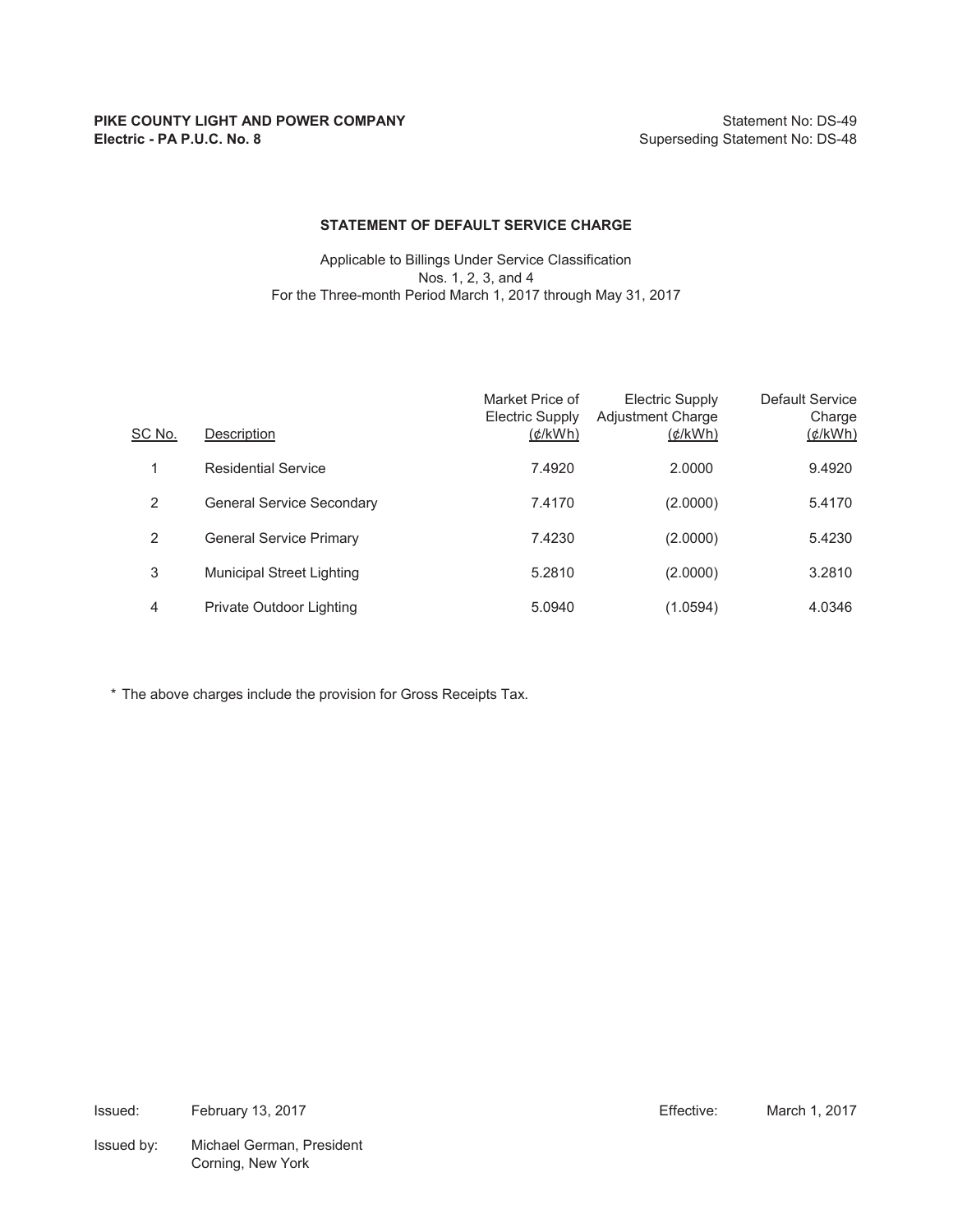#### **Pike County Light and Power Company Determination of the Market Price of Electric Supply**

# **For the Period Mar 2017 through May 2017**

## Market Price of Electric Supply

|                                                                                                                   | <b>Forecast Quarterly Market Price</b> | 6.504               |                |       |            |
|-------------------------------------------------------------------------------------------------------------------|----------------------------------------|---------------------|----------------|-------|------------|
| Ratio of Default Service Unit Costs @ Customer to All-In Average Cost @ Bulk System                               |                                        |                     |                |       |            |
| includes Energy, Generation obligations, and Ancillary Services                                                   |                                        |                     |                |       |            |
|                                                                                                                   | <u>SC1</u>                             | SC <sub>2</sub> Sec | <b>SC2 Pri</b> | SC3   | <u>SC4</u> |
| Annual - all hrs                                                                                                  | 1.084                                  | 1.073               | 1.074          | 0.764 | 0.737      |
| Retail Default Service Rates Excluding GRT (¢/kWh)<br>Product of Forecast Quarterly Market Price and above ratios |                                        |                     |                |       |            |
|                                                                                                                   | <b>SC1</b>                             | SC <sub>2</sub> Sec | <b>SC2 Pri</b> | SC3   | <b>SC4</b> |
| All kWh (¢/kWh)                                                                                                   | 7.050                                  | 6.979               | 6.985          | 4.969 | 4.793      |
| <b>Gross Receipts Tax</b>                                                                                         |                                        |                     |                |       |            |
|                                                                                                                   | $GRT Rate =$                           | 5.90%               |                |       |            |
| Retail Default Service Rates Including GRT(¢/kWh)<br>Retail Default Service Rates Excluding GRT / (1 - GRT Rate)  |                                        |                     |                |       |            |
|                                                                                                                   | <u>SC1</u>                             | SC <sub>2</sub> Sec | <b>SC2 Pri</b> | SC3   | <u>SC4</u> |
| All kWh (¢/kWh)                                                                                                   | 7.492                                  | 7.417               | 7.423          | 5.281 | 5.094      |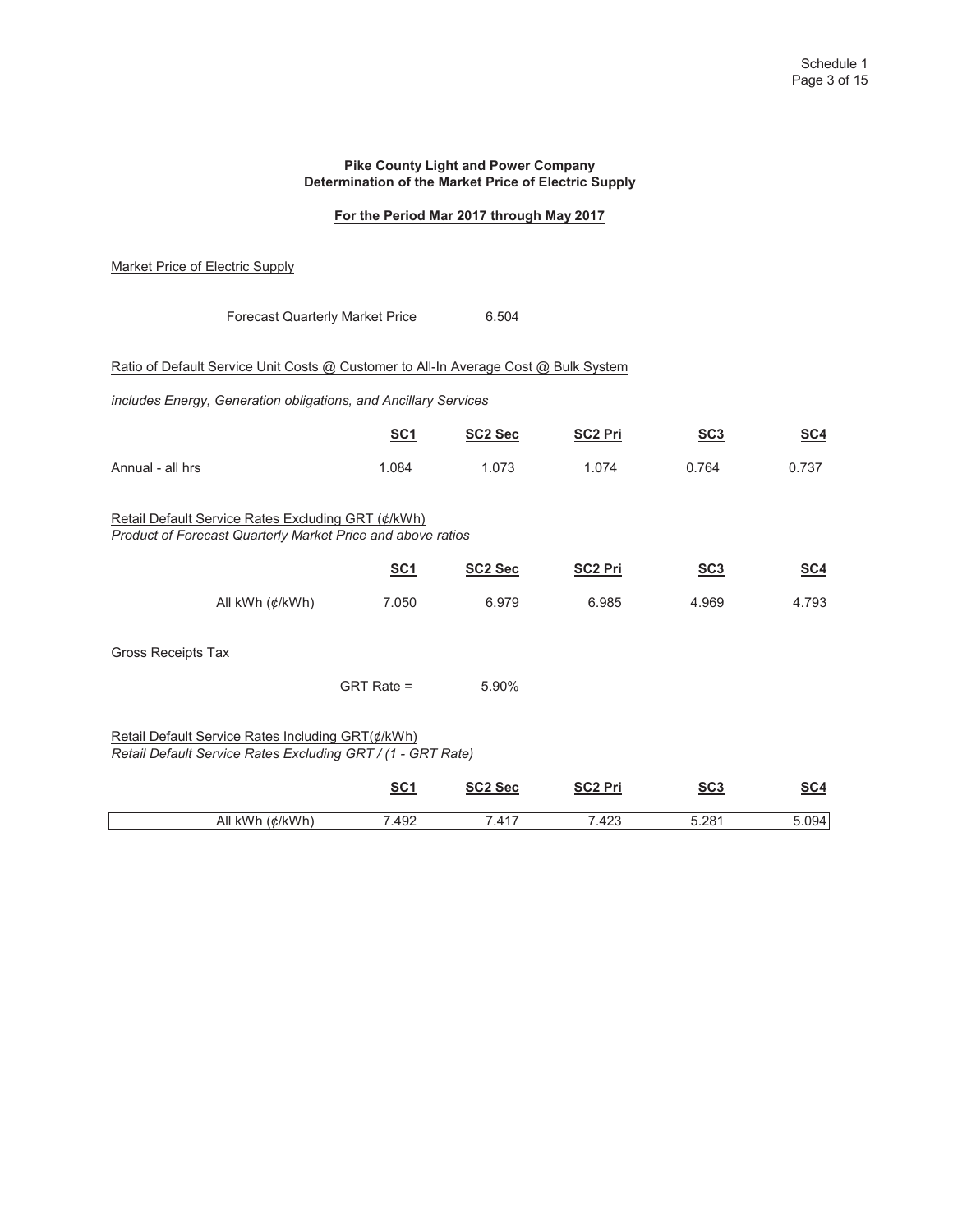# **PIKE COUNTY LIGHT AND POWER COMPANY Determination of Class-specific (Over)/Under Recoveries**

# **November 2016**

1. Average Cost

|   |                                  | Default Service Costs from Nov 2016<br>Sales (kWh) | \$149,678<br>1,415,374 |             |  |
|---|----------------------------------|----------------------------------------------------|------------------------|-------------|--|
|   |                                  | Average Cost per kWh (¢/kWh)                       | 10.5752                |             |  |
|   | 2. Default Service Ratios        |                                                    |                        |             |  |
|   |                                  | Default Svc                                        | Loss                   | Default Svc |  |
|   |                                  | Sendout Ratio                                      | Factors                | Sales Ratio |  |
| 1 | <b>Residential Service</b>       | 1.0840                                             | 1.07987                | 1.0038      |  |
| 2 | <b>General Service Secondary</b> | 1.0730                                             | 1.07987                | 0.9936      |  |
| 2 | <b>General Service Primary</b>   | 1.0740                                             | 1.05641                | 1.0167      |  |
| 3 | <b>Municipal Street Lighting</b> | 0.7640                                             | 1.07611                | 0.7100      |  |
| 4 | Private Outdoor Lighting         | 0.7370                                             | 1.07611                | 0.6849      |  |

#### 3. Average Cost by Service Classificiation

|   |                                  | (1)     | (2)              | (3)         | $(4) = (2) * (3)$    |
|---|----------------------------------|---------|------------------|-------------|----------------------|
|   |                                  |         |                  |             | Class-               |
|   |                                  |         | Average Cost     |             | <b>Specific Cost</b> |
|   |                                  | Sales   | Per kWh          | Default Svc | Per kWh              |
|   | SC No. Description               | (kWh)   | ( <i>¢</i> /kWh) | Sales Ratio | ( <i>d</i> /kWh)     |
|   | <b>Residential Service</b>       | 696.668 | 10.5752          | 1.0038      | 10.6156              |
| 2 | <b>General Service Secondary</b> | 526,301 | 10.5752          | 0.9936      | 10.5079              |
| 2 | <b>General Service Primary</b>   | 178,485 | 10.5752          | 1.0167      | 10.7512              |
| 3 | <b>Municipal Street Lighting</b> | 7.161   | 10.5752          | 0.7100      | 7.5080               |
| 4 | Private Outdoor Lighting         | 6,759   | 10.5752          | 0.6849      | 7.2426               |

|  | Total | 1,415,374 |
|--|-------|-----------|
|--|-------|-----------|

|                |                                  | $(5) = (1) * (4)/100$ | $(6) = (149.678 - 149.475)^*$<br>$(5)$ /149,475 | $(7) = (5) + (6)$  |
|----------------|----------------------------------|-----------------------|-------------------------------------------------|--------------------|
|                |                                  | Class-                |                                                 | Adjusted<br>Class- |
|                | SC No. Description               | Specific Cost (\$)    | Adjustment (\$)                                 | Specific Cost (\$) |
| и              | <b>Residential Service</b>       | \$73,955              | \$100                                           | \$74,055           |
| 2              | <b>General Service Secondary</b> | 55,303                | 75                                              | \$55,378           |
| 2              | <b>General Service Primary</b>   | 19,189                | 26                                              | \$19,215           |
| 3              | <b>Municipal Street Lighting</b> | 538                   | 1                                               | \$539              |
| $\overline{4}$ | Private Outdoor Lighting         | 490                   | <u>1</u>                                        | \$491              |
|                | Total                            | \$149.475             | \$203                                           | \$149.678          |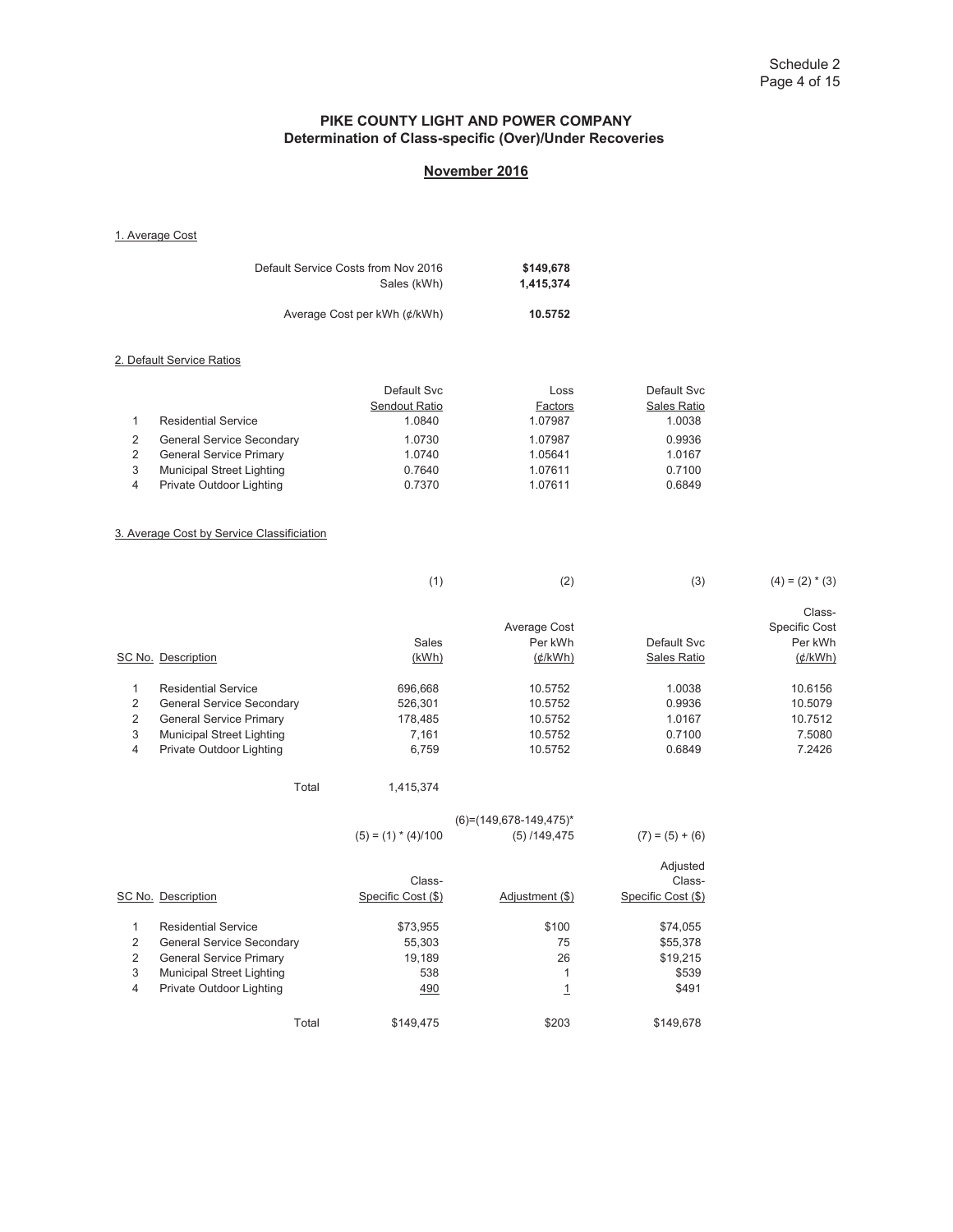### **PIKE COUNTY LIGHT AND POWER COMPANY Determination of Class-specific (Over)/Under Recoveries**

# **December 2016**

1. Average Cost

| Default Service Costs from Dec 2016 | \$230,055 |
|-------------------------------------|-----------|
| Sales (kWh)                         | 1.583.157 |
|                                     |           |
| Average Cost per kWh (¢/kWh)        | 14.5314   |

#### 2. Default Service Ratios

|                                  | Default Svc   | Loss    | Default Svc |
|----------------------------------|---------------|---------|-------------|
|                                  | Sendout Ratio | Factors | Sales Ratio |
| <b>Residential Service</b>       | 1.0840        | 1.07987 | 1.0038      |
| <b>General Service Secondary</b> | 1.0730        | 1.07987 | 0.9936      |
| <b>General Service Primary</b>   | 1.0740        | 1.05641 | 1.0167      |
| <b>Municipal Street Lighting</b> | 0.7640        | 1.07611 | 0.7100      |
| Private Outdoor Lighting         | 0.7370        | 1.07611 | 0.6849      |

### 3. Average Cost by Service Classificiation

| (1) | (2) | (3) | $(4) = (2) * (3)$ |
|-----|-----|-----|-------------------|
|     |     |     |                   |

|   |                                  |         | Average Cost |             | Class-<br><b>Specific Cost</b> |
|---|----------------------------------|---------|--------------|-------------|--------------------------------|
|   |                                  | Sales   | Per kWh      | Default Svc | Per kWh                        |
|   | SC No. Description               | (kWh)   | $(\phi/kWh)$ | Sales Ratio | $(\phi/kWh)$                   |
|   | <b>Residential Service</b>       | 901.475 | 14.5314      | 1.0038      | 14.5870                        |
| 2 | <b>General Service Secondary</b> | 518.064 | 14.5314      | 0.9936      | 14.4390                        |
|   | <b>General Service Primary</b>   | 149.589 | 14.5314      | 1.0167      | 14.7734                        |
| 3 | <b>Municipal Street Lighting</b> | 7.238   | 14.5314      | 0.7100      | 10.3168                        |
| 4 | Private Outdoor Lighting         | 6.790   | 14.5314      | 0.6849      | 9.9522                         |

```
Total 1,583,157
```

|                |                                  |                       | $(6) = (230.055 - 229.823)^*$ |                    |
|----------------|----------------------------------|-----------------------|-------------------------------|--------------------|
|                |                                  | $(5) = (1) * (4)/100$ | $(5)$ /229,823                | $(7) = (5) + (6)$  |
|                |                                  |                       |                               | Adjusted           |
|                |                                  | Class-                |                               | Class-             |
|                | SC No. Description               | Specific Cost (\$)    | Adjustment (\$)               | Specific Cost (\$) |
| 1              | <b>Residential Service</b>       | \$131.498             | \$133                         | \$131,631          |
| 2              | <b>General Service Secondary</b> | 74,803                | 76                            | 74,879             |
| 2              | <b>General Service Primary</b>   | 22,099                | 22                            | 22,121             |
| 3              | <b>Municipal Street Lighting</b> | 747                   | и                             | 748                |
| $\overline{4}$ | Private Outdoor Lighting         | 676                   | 1                             | 677                |
|                | Total                            | \$229,823             | \$233                         | \$230.056          |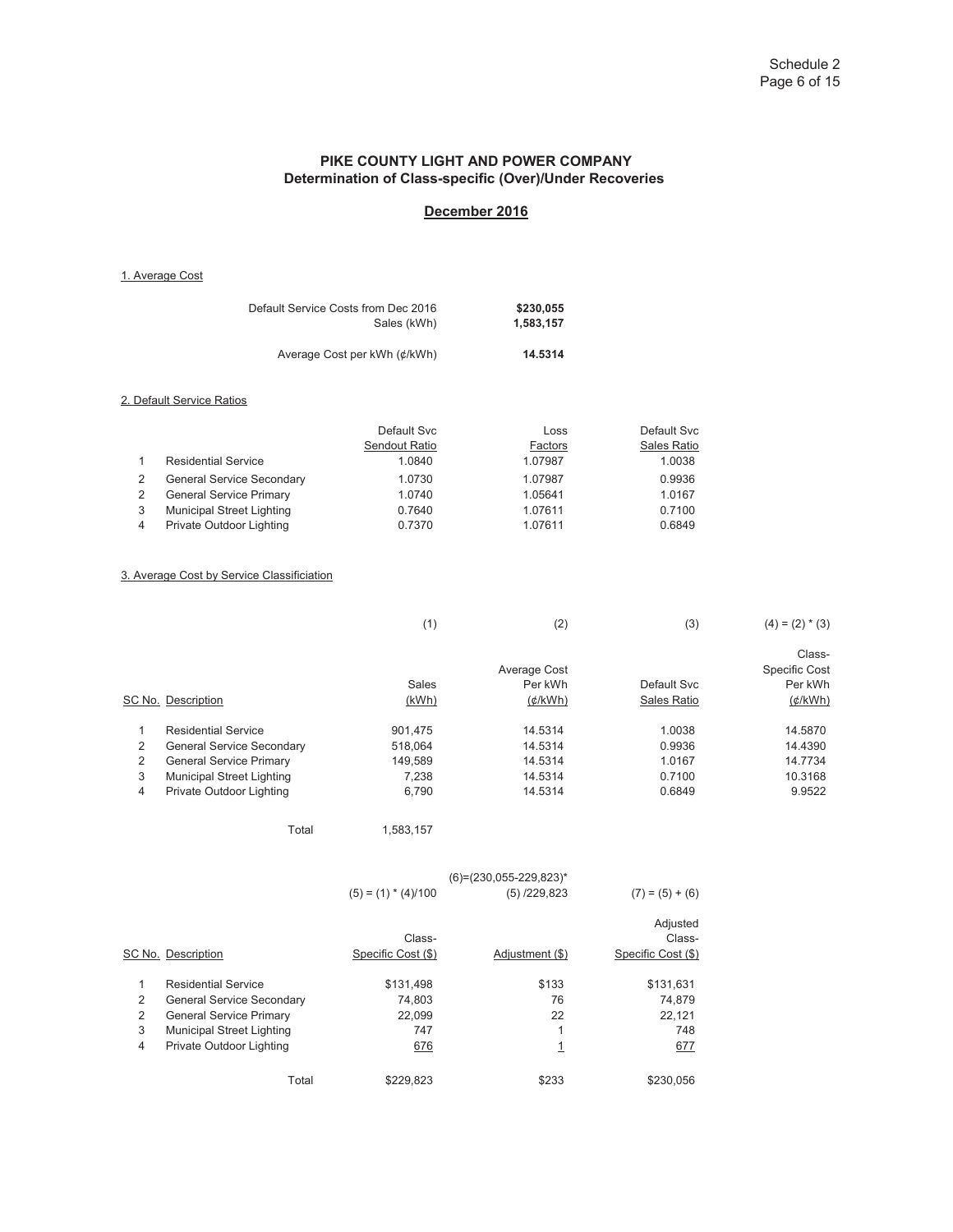# **PIKE COUNTY LIGHT AND POWER COMPANY Determination of Class-specific (Over)/Under Recoveries**

# **January 2017**

#### 1. Average Cost

|   |                                  | Default Service Costs from Jan 2017<br>Sales (kWh) | \$189,244<br>1,358,125 |             |  |
|---|----------------------------------|----------------------------------------------------|------------------------|-------------|--|
|   |                                  | Average Cost per kWh (¢/kWh)                       | 13.9342                |             |  |
|   | 2. Default Service Ratios        |                                                    |                        |             |  |
|   |                                  | Default Svc                                        | Loss                   | Default Svc |  |
|   |                                  | Sendout Ratio                                      | Factors                | Sales Ratio |  |
| 1 | <b>Residential Service</b>       | 1.0840                                             | 1.07987                | 1.0038      |  |
| 2 | <b>General Service Secondary</b> | 1.0730                                             | 1.07987                | 0.9936      |  |
| 2 | <b>General Service Primary</b>   | 1.0740                                             | 1.05641                | 1.0167      |  |
| 3 | <b>Municipal Street Lighting</b> | 0.7640                                             | 1.07611                | 0.7100      |  |
| 4 | Private Outdoor Lighting         | 0.7370                                             | 1.07611                | 0.6849      |  |

### 3. Average Cost by Service Classificiation

|   |                                  | (1)     | (2)          | (3)         | $(4) = (2) * (3)$    |
|---|----------------------------------|---------|--------------|-------------|----------------------|
|   |                                  |         |              |             | Class-               |
|   |                                  |         | Average Cost |             | <b>Specific Cost</b> |
|   |                                  | Sales   | Per kWh      | Default Svc | Per kWh              |
|   | SC No. Description               | (kWh)   | $(\phi/kWh)$ | Sales Ratio | (d/kWh)              |
|   | <b>Residential Service</b>       | 687.969 | 13.9342      | 1.0038      | 13.9875              |
| 2 | <b>General Service Secondary</b> | 519,338 | 13.9342      | 0.9936      | 13.8455              |
| 2 | <b>General Service Primary</b>   | 136,476 | 13.9342      | 1.0167      | 14.1662              |
| 3 | <b>Municipal Street Lighting</b> | 7.147   | 13.9342      | 0.7100      | 9.8928               |
| 4 | Private Outdoor Lighting         | 7,195   | 13.9342      | 0.6849      | 9.5432               |
|   |                                  |         |              |             |                      |

Total 1,358,125

|   |                                  |                       | $(6) = (189, 244 - 188, 862)^*$ |                    |
|---|----------------------------------|-----------------------|---------------------------------|--------------------|
|   |                                  | $(5) = (1) * (4)/100$ | (5) / 188,862                   | $(7) = (5) + (6)$  |
|   |                                  |                       |                                 | Adjusted           |
|   |                                  | Class-                |                                 | Class-             |
|   | SC No. Description               | Specific Cost (\$)    | Adjustment (\$)                 | Specific Cost (\$) |
| 1 | <b>Residential Service</b>       | \$96,230              | \$195                           | \$96,425           |
| 2 | <b>General Service Secondary</b> | 71,905                | 145                             | 72,050             |
| 2 | <b>General Service Primary</b>   | 19,333                | 39                              | 19,372             |
| 3 | <b>Municipal Street Lighting</b> | 707                   | 1                               | 708                |
| 4 | Private Outdoor Lighting         | 687                   | 1                               | 688                |
|   | Total                            | \$188.862             | \$381                           | \$189.243          |
|   |                                  |                       |                                 |                    |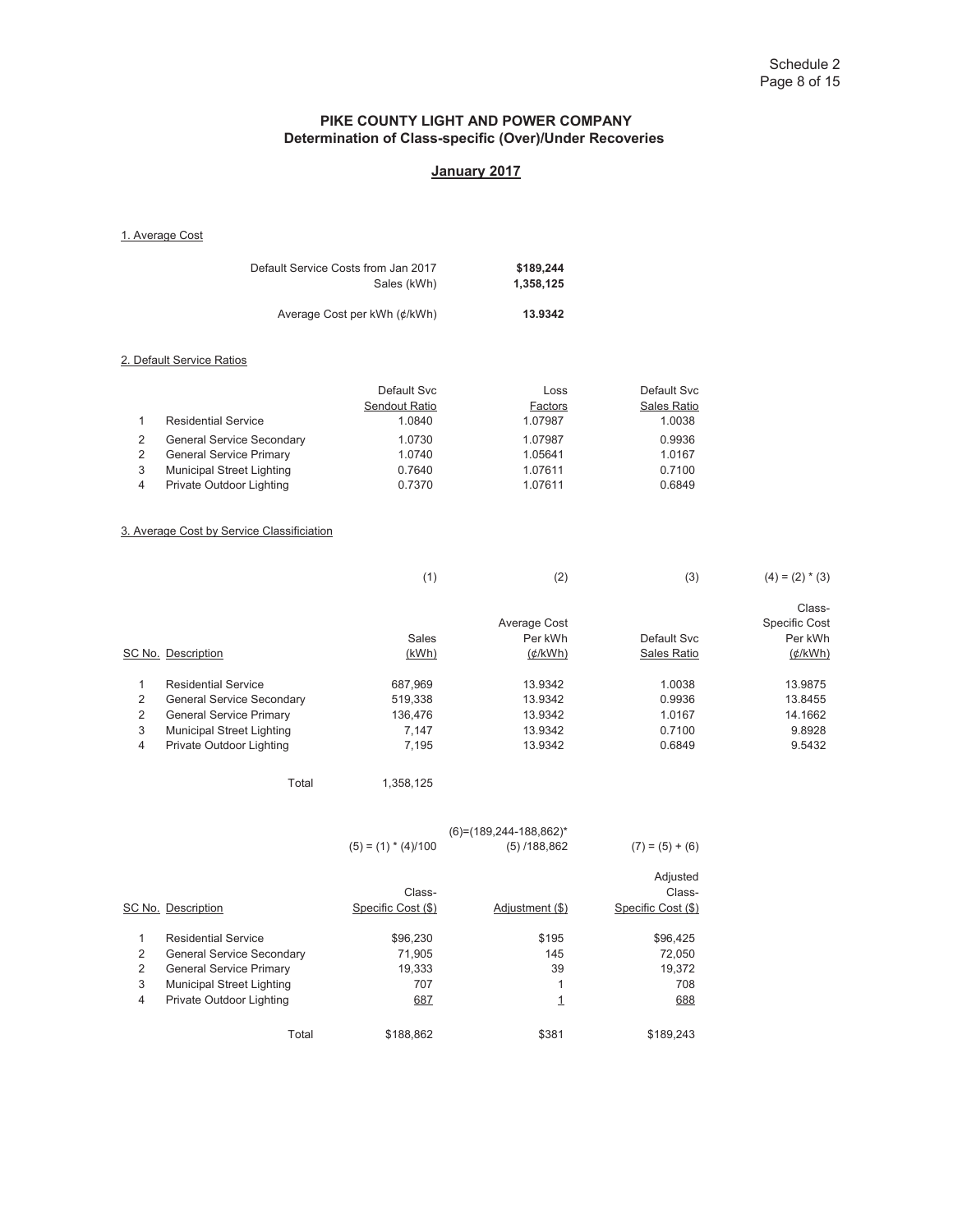## **Reconciliation of (Over)/Under Recoveries for the period Nov 2016 through Jan 2017 To be Applied in the ESAC for the Period Mar 2017 through May 2017**

### 4. Other Inputs in Calculations

| Gross Receipts Tax                  | 5.90% |
|-------------------------------------|-------|
| Interest Rate on Undercollections = | 3.75% |
| Interest Rate on Overcollections =  | 3.75% |

### 5. Summary of Costs for the Quarter

|                                    |                                                                                                                                                                           | (1)                                                                                          | (2)                                                                                           | (3)                                                                                         | $(4) = sum(1):(3)$                                                                                                          |
|------------------------------------|---------------------------------------------------------------------------------------------------------------------------------------------------------------------------|----------------------------------------------------------------------------------------------|-----------------------------------------------------------------------------------------------|---------------------------------------------------------------------------------------------|-----------------------------------------------------------------------------------------------------------------------------|
|                                    | SC No. Description                                                                                                                                                        | <b>Adjusted Class-</b><br>Specific Cost For<br>Nov 2016 (\$)                                 | <b>Adjusted Class-</b><br>Specific Cost For<br>Dec 2016 (\$)                                  | Adjusted Class-<br>Specific Cost For<br>Jan 2017 (\$)                                       | Total<br><b>Adjusted Class-</b><br>Specific Cost for Qrter<br>Ended Jan 2017 (\$)                                           |
| 1<br>$\overline{2}$<br>2<br>3<br>4 | <b>Residential Service</b><br><b>General Service Secondary</b><br><b>General Service Primary</b><br><b>Municipal Street Lighting</b><br>Private Outdoor Lighting<br>Total | \$74,055<br>55,378<br>19,215<br>539<br>491<br>\$149,678                                      | \$131,631<br>74,879<br>22,121<br>748<br>677<br>\$230,056                                      | \$96,425<br>72,050<br>19,372<br>708<br>688<br>\$189,243                                     | \$302,111<br>202,307<br>60,708<br>1,995<br>1,856<br>\$568,977                                                               |
|                                    | SC No. Description                                                                                                                                                        | (5)<br>Nov 2016<br><b>Prior Period</b><br>Reconciliation<br>$Cost($ \$)                      | (6)<br>Dec 2016<br><b>Prior Period</b><br>Reconciliation<br>$Cost($ \$)                       | (7)<br>Jan 2017<br><b>Prior Period</b><br>Reconciliation<br>$Cost($ \$)                     | $(8) = sum(5):(7)$<br><b>Total Quarterly</b><br><b>Prior Period</b><br>Reconciliation<br>$Cost($ \$)                        |
| 1<br>2<br>$\overline{2}$<br>3<br>4 | <b>Residential Service</b><br><b>General Service Secondary</b><br><b>General Service Primary</b><br><b>Municipal Street Lighting</b><br>Private Outdoor Lighting          | (\$13,286)<br>(6, 945)<br>(3,647)<br>(111)<br>(102)                                          | (\$12,917)<br>(17,090)<br>(9,966)<br>(108)<br>32                                              | (\$12,917)<br>(17,090)<br>(9,966)<br>(108)<br>32                                            | (\$39,119)<br>(41, 124)<br>(23, 579)<br>(326)<br>(38)                                                                       |
|                                    | Total<br>SC No. Description                                                                                                                                               | (\$24,091)<br>(9)<br>Nov 2016<br><b>Costs From</b><br>Prior Period(s)<br>Due to Limit $(\$)$ | (\$40,048)<br>(10)<br>Dec 2016<br><b>Costs From</b><br>Prior Period(s)<br>Due to Limit $(\$)$ | (\$40,048)<br>(11)<br>Jan 2017<br><b>Costs From</b><br>Prior Period(s)<br>Due to Limit (\$) | (\$104, 187)<br>$(12) = sum(9):(11)$<br><b>Total Quarterly</b><br><b>Costs From</b><br>Prior Period(s)<br>Due to Limit (\$) |
| 1<br>2<br>2<br>3<br>4              | <b>Residential Service</b><br><b>General Service Secondary</b><br><b>General Service Primary</b><br><b>Municipal Street Lighting</b><br>Private Outdoor Lighting<br>Total | \$0<br>$\mathbf 0$<br>0<br>$\mathbf 0$<br>$\overline{0}$<br>\$0                              | \$0<br>$\mathbf{0}$<br>(4, 592)<br>0<br>$\overline{0}$<br>(\$4,592)                           | \$0<br>$\mathbf{0}$<br>(4, 592)<br>0<br>$\overline{0}$<br>(\$4,592)                         | \$0<br>$\mathbf 0$<br>(9, 183)<br>$\mathbf 0$<br>0<br>(\$9,183)                                                             |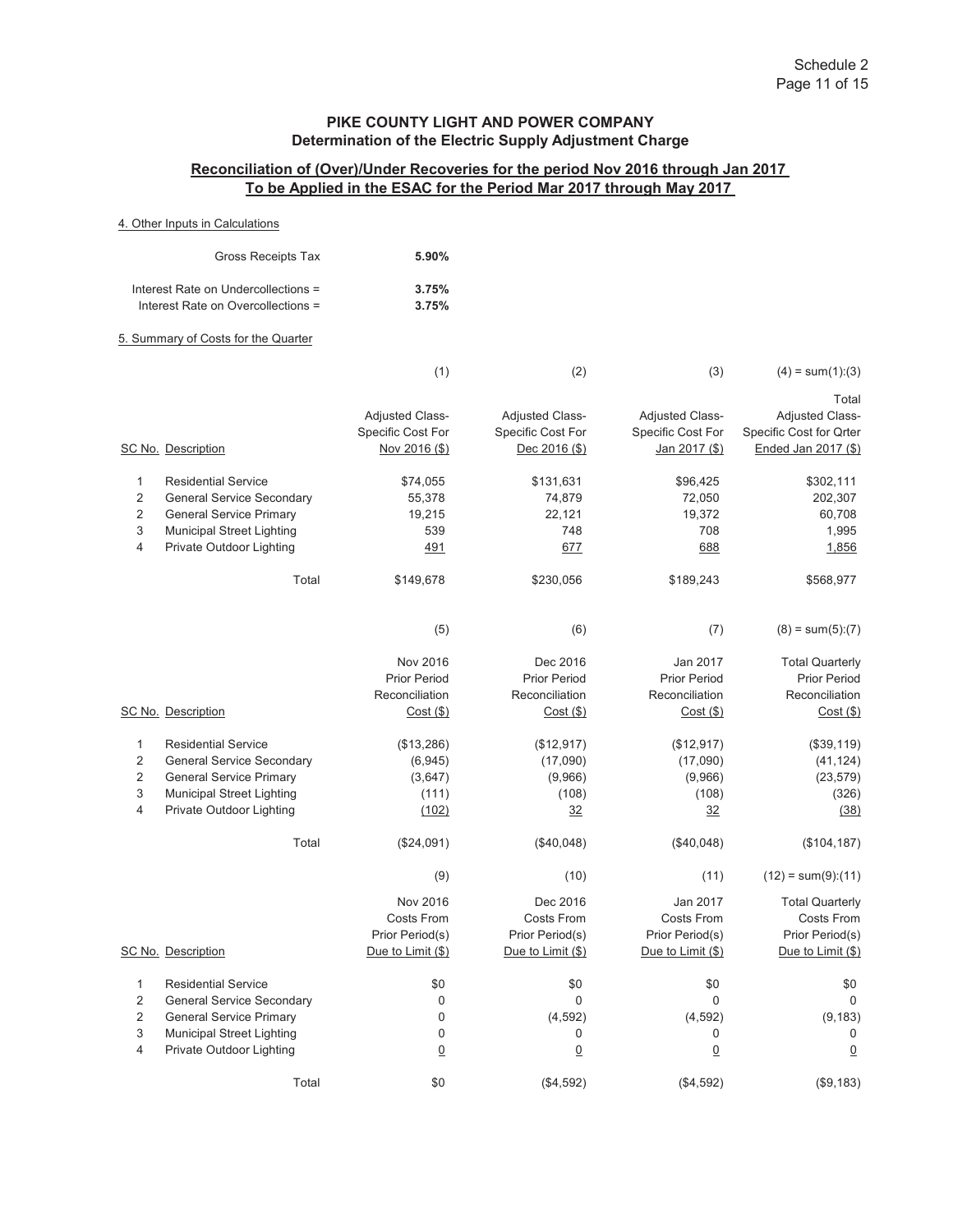# **Reconciliation of (Over)/Under Recoveries for the period Nov 2016 through Jan 2017 To be Applied in the ESAC for the Period Mar 2017 through May 2017**

|   |                                  | (13)                     | (14)                     | (15)                      | $(16) = sum(13):(15)$       |
|---|----------------------------------|--------------------------|--------------------------|---------------------------|-----------------------------|
|   |                                  | Nov 2016                 | Dec 2016                 | Jan 2017                  | <b>Total Quarterly</b>      |
|   |                                  | Interest on Costs        | Interest on Costs        | <b>Interest on Costs</b>  | <b>Interest on Costs</b>    |
|   |                                  | From Prior Period(s)     | From Prior Period(s)     | From Prior Period(s)      | From Prior Period(s)        |
|   | SC No. Description               | Due to Limit (\$)        | Due to Limit (\$)        | Due to Limit (\$)         | Due to Limit (\$)           |
| 1 | <b>Residential Service</b>       | \$0                      | \$0                      | \$0                       | \$0                         |
| 2 | <b>General Service Secondary</b> | 0                        | $\Omega$                 | $\Omega$                  | 0                           |
| 2 | <b>General Service Primary</b>   | 0                        | (43)                     | (43)                      | (86)                        |
| 3 | <b>Municipal Street Lighting</b> | 0                        | 0                        | 0                         | 0                           |
| 4 | Private Outdoor Lighting         | $\overline{0}$           | $\overline{0}$           | $\overline{0}$            | $\overline{0}$              |
|   | Total                            | \$0                      | (\$43)                   | ( \$43)                   | (\$86)                      |
|   |                                  | $(17)= (1)+(5)+(9)+(13)$ | $(18)=(2)+(6)+(10)+(14)$ | $(19)= (3)+(7)+(11)+(15)$ | $(20)$ =sum $(17)$ : $(19)$ |
|   |                                  | Nov 2016                 | Dec 2016                 | Jan 2017                  | <b>Total Quarterly</b>      |
|   | SC No. Description               | Total Costs (\$)         | Total Costs (\$)         | Total Costs (\$)          | $Costs$ (\$)                |
| 1 | <b>Residential Service</b>       | \$60,769                 | \$118,714                | \$83,508                  | \$262,992                   |
| 2 | <b>General Service Secondary</b> | 48,433                   | 57,789                   | 54,960                    | 161,183                     |
| 2 | <b>General Service Primary</b>   | 15,568                   | 7,520                    | 4,771                     | 27,859                      |
| 3 | <b>Municipal Street Lighting</b> | 428                      | 640                      | 600                       | 1,669                       |
| 4 | Private Outdoor Lighting         | 389                      | 709                      | <u>720</u>                | 1,818                       |
|   | Total                            | \$125,587                | \$185,373                | \$144,560                 | \$455,521                   |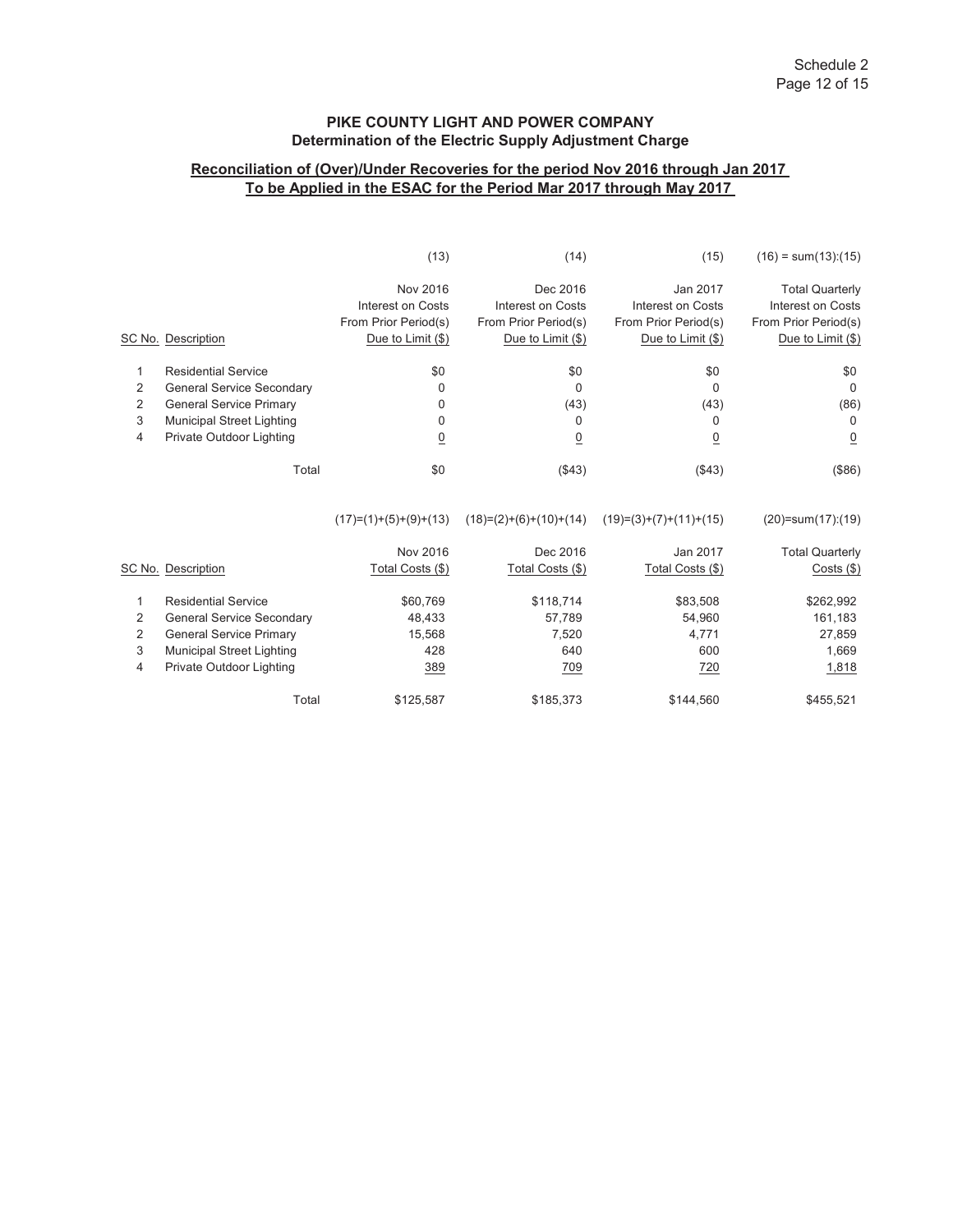## **Reconciliation of (Over)/Under Recoveries for the period Nov 2016 through Jan 2017 To be Applied in the ESAC for the Period Mar 2017 through May 2017**

## 6. Summary of Revenue for the Quarter

|   |                                                     | (21)             | (22)             | (23)             | $(24) = sum(21):(23)$       |
|---|-----------------------------------------------------|------------------|------------------|------------------|-----------------------------|
|   |                                                     |                  |                  |                  | Total                       |
|   |                                                     | Revenue For      | Revenue For      | Revenue For      | <b>Revenue For Orter</b>    |
|   | SC No. Description                                  | Nov 2016 (\$)    | Dec 2016 (\$)    | Jan 2017 (\$)    | Ended Jan 2017 (\$)         |
| 1 | <b>Residential Service</b>                          | \$42,564         | \$42,327         | \$108,681        | \$193,572                   |
| 2 | <b>General Service Secondary</b>                    | 83,865           | 75,817           | 87,977           | 247,658                     |
| 2 | <b>General Service Primary</b>                      | 68,114           | 38,396           | 39,703           | 146,214                     |
| 3 | <b>Municipal Street Lighting</b>                    | 864              | 937              | 925              | 2,726                       |
| 4 | Private Outdoor Lighting                            | 483              | 695              | 1,033            | 2,210                       |
|   | Total                                               | \$195,891        | \$158,171        | \$238,318        | \$592,380                   |
|   | 7. (Over)/Under Recovery by Service Classificiation |                  |                  |                  |                             |
|   |                                                     | $(25)=(17)-(21)$ | $(26)=(18)-(22)$ | $(27)=(19)-(23)$ | $(28)$ =sum $(25)$ : $(27)$ |
|   |                                                     | Nov 2016         | Dec 2016         | Jan 2017         | <b>Total Quarterly</b>      |
|   |                                                     | Class-specific   | Class-specific   | Class-specific   | Class-specific              |
|   |                                                     | (Over)/Under     | (Over)/Under     | (Over)/Under     | (Over)/Under                |
|   | SC No. Description                                  | Recovery (\$)    | Recovery (\$)    | Recovery (\$)    | Recovery (\$)               |
| 1 | <b>Residential Service</b>                          | \$18,205         | \$76,387         | (\$25,172)       | \$69,420                    |
| 2 | <b>General Service Secondary</b>                    | (35, 432)        | (18,027)         | (33,016)         | (86, 475)                   |
| 2 | <b>General Service Primary</b>                      | (52, 547)        | (30, 876)        | (34, 932)        | (118, 354)                  |
| 3 | <b>Municipal Street Lighting</b>                    | (436)            | (296)            | (325)            | (1,057)                     |
| 4 | Private Outdoor Lighting                            | (94)             | 14               | (313)            | (392)                       |
|   | Total                                               | (\$70,303)       | \$27,202         | (\$93,758)       | (\$136,859)                 |